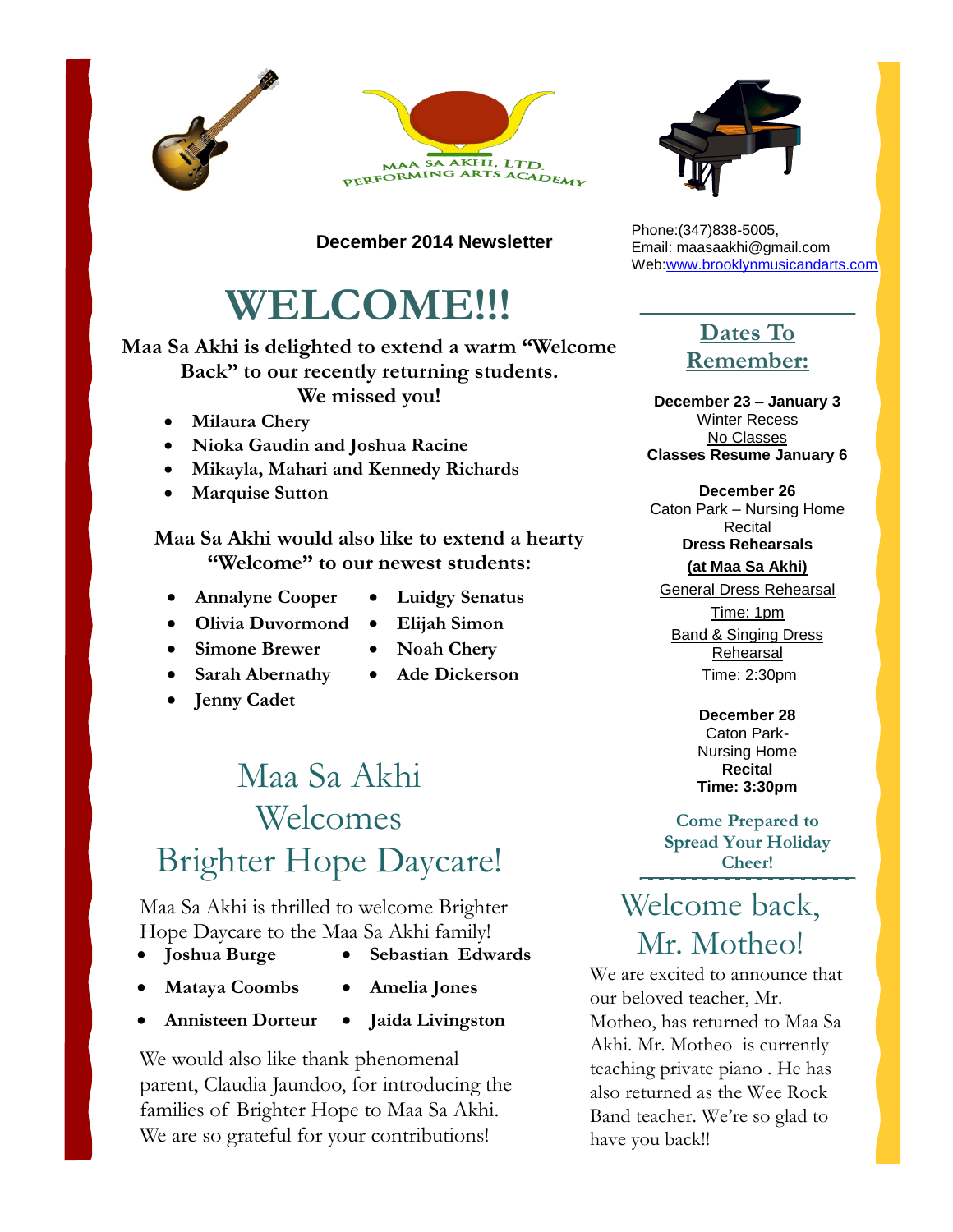### **FEEL EVEN BETTER, JEREMIAH!**

As most of us are probably aware, our student, Jeremiah Torres, underwent heart surgery a few weeks ago. We are elated to announce that Jeremiah is healing very well.

Jeremiah and his parents would like to thank everyone for the well wishes they sent before his surgery. They were a huge help!

Maa Sa Akhi is striving to raise enough money to present Jeremiah with a gift when he returns. If you haven't already, please donate \$1 to the donation box on the reception desk. We know he'll appreciate it!

Thank You.



### **EVENTS**



**Mr. Ankh Ra Master Vocal Class**

**Reknowned and exceptional vocal coach, Ankh Ra Amenhetep is teaching a monthly master vocal class at Maa Sa Akhi! Come learn from this extraordinary vocal master. Everyone is welcome, so spread the word to all who may be interested!**



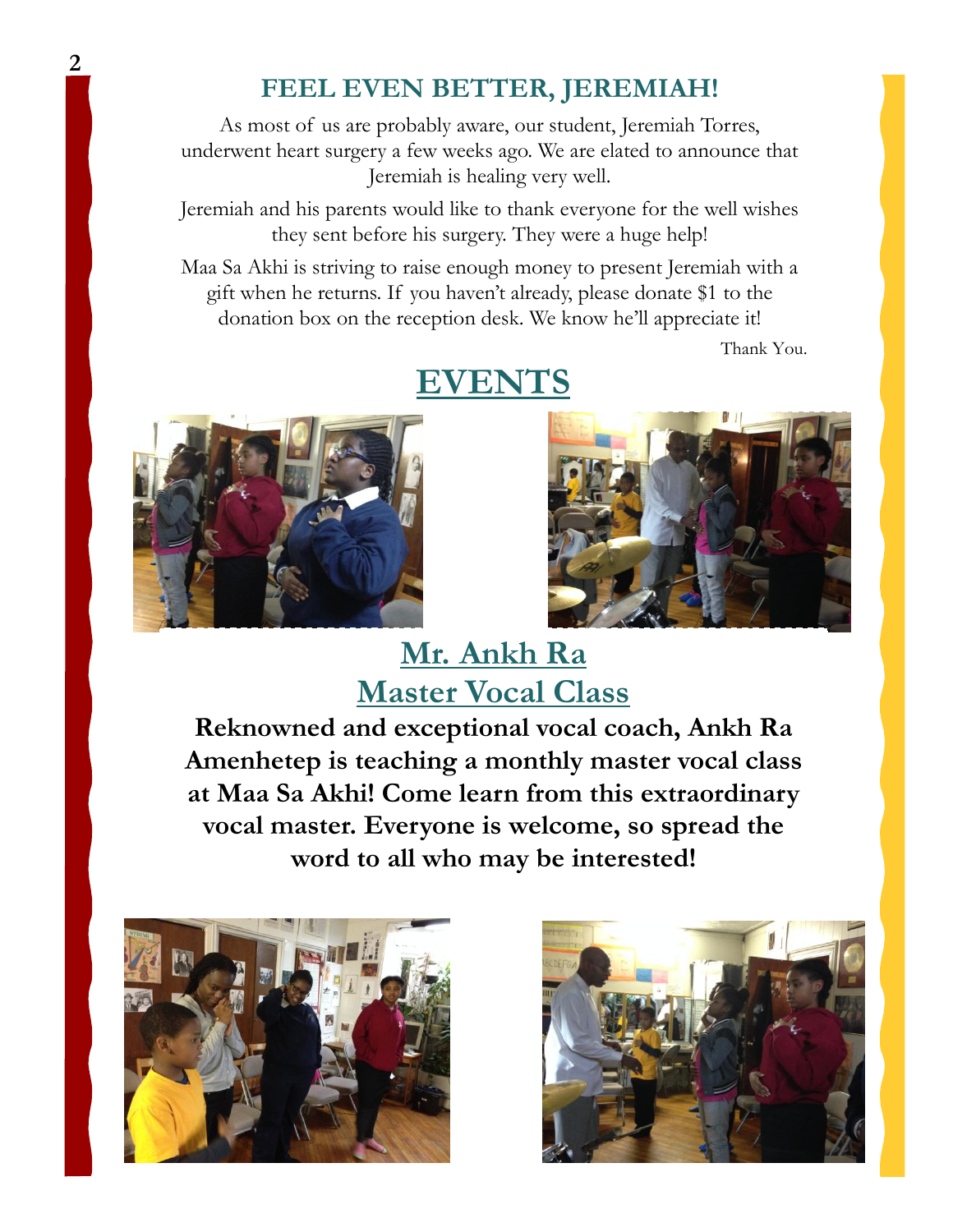### Flatbush Caton Market Tree Lighting and Customer Appreciation

On Saturday December 20, 2014, the Flatbush-Caton Market is hosting a holiday event! Starting at 10am, there will be a reasonably priced Al Fresco Caribbean breakfast. Within the market, there are a number of merchant shops to purchase specialty gifts for your loved ones. There will also be a special performance by Amor Lil Man! Celebrate the holidays at the Caton-Flatbush Market. It's sure to be a great time!

### Caton Nursing Home Winter Recital

Maa Sa Akhi's Annual Winter Recital at the Caton Park Nursing Home, located at 1312 Caton Avenue, is coming up! On Sunday December 28, 3:30pm, Maa Sa Akhi students will spread their holiday cheer to all of the nursing home residents and guests. Come and spread the cheer with us!

### Brooklyn Public Library Free Family Events

Brooklyn Public Library is offering a series of free family events on Saturdays, at 1pm, in Central Library's Dweck Center . Upcoming events include:

- Jan.  $24^{\text{th}}$  Frosty: The beloved snowman from the classic tale comes to life.
- $\bullet$  Jan. 31<sup>st</sup> Jazz 4 Kids
- Feb.  $7<sup>th</sup>$  Shine and the Moonbeams
- $\bullet$  Feb. 14<sup>th</sup> Feraba African Rhythm Tap Duet
- Feb.  $21^{st}$  Chinese New Year Celebration
- Feb.  $28^{th}$  Journey into Africa

### **Our Own Fredric Renaud - Again In Concert**

Frederic Renaud, who started his music career at Maa Sa Akhi at the age of 4 in a group piano class with Mut Hefen, has masterfully performed yet again for two outstanding events with cello as his instrument. With Professor Fred Alston as his instructor, Frederic continues to keep his piano mastery current along with studying Composition and composing and playing in our String Ensemble. Now, with Frederic's 2013 induction into Julliard, cello is propelling 15 year old Frederic to international travel and excellent performances around the city. Below is an account of Fredric's most recent performance as critiqued by his teacher, Professor Fred Alston.

"Fredric's playing was consistently lovely and reliable. The intonation was quite good! His beautiful dark tone was always focused, even in difficult double-stopped passages. He showed an intelligent, musical sensibility in both works by Bach and Lalo. His nuances and shadings of color and tempo in the Bach – shadings of vibrato, rubato and dynamics demonstrated his understanding of the structures of the music and the intent of the composer. The fast moving scale passages toward the end of the Lalo were clear, clean, rhythmically fluent and very effective. Fredric, or should I say Mr. Fredric, is indeed a musician's musician! It was a joy to hear him play."

-Mr. Fred Alston

### **Tamar Jaundoo**

### **A Stellar Performance**

On November 22, 2014, our exceptional, young student, Tamar Jaundoo, performed the hymnal "Praise God from whom All Blessings Flow" at her church. The audience had nothing but great things to say of Tamar's performance. Everyone absolutely loved it! One person even commented on how perfect Tamar's fingering was. Everyone at the church told Tamar to keep up the good work. And so do we!

-Ms. Claudia Jaundoo